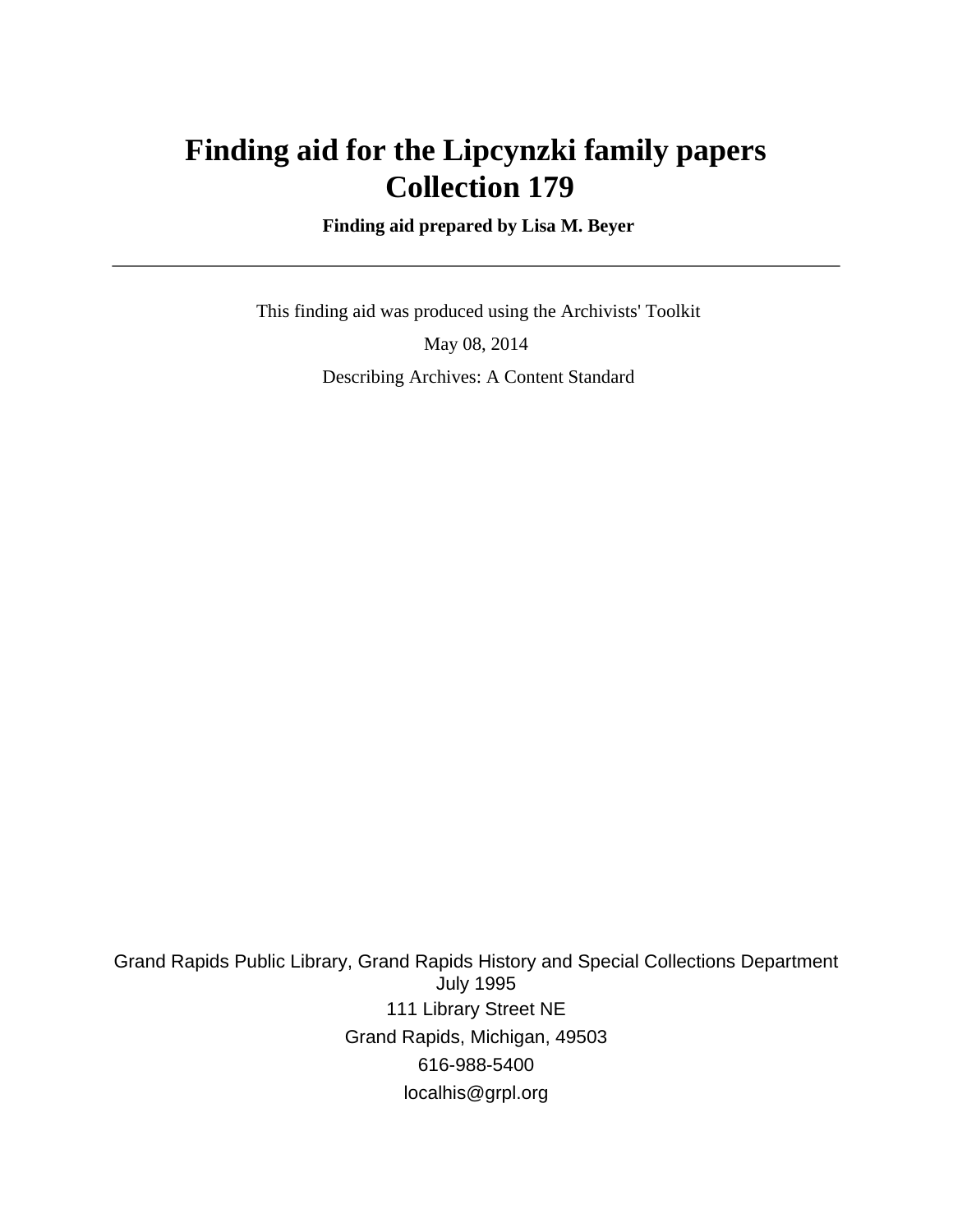# **Table of Contents**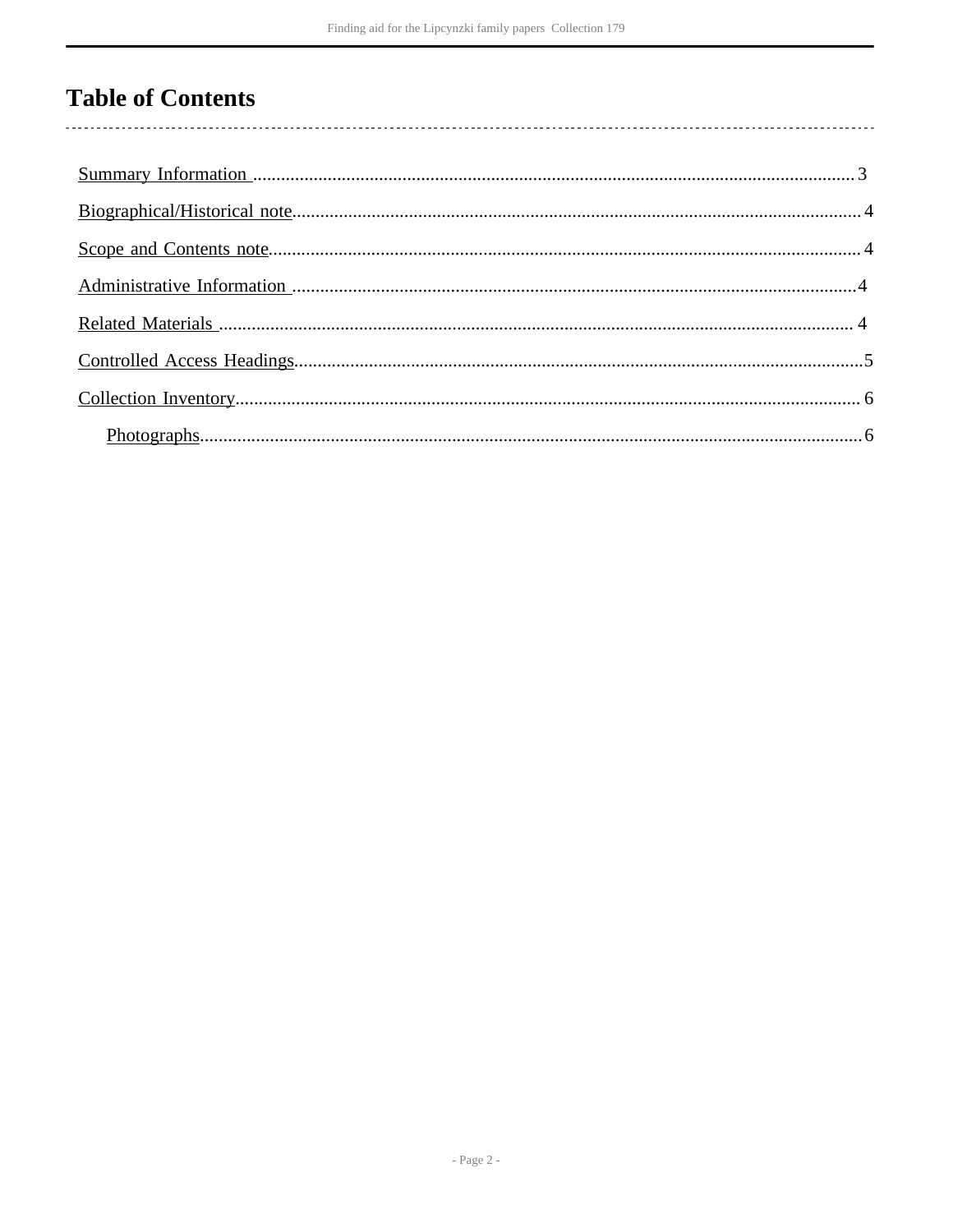# <span id="page-2-0"></span>**Summary Information**

| <b>Repository</b> | Grand Rapids Public Library, Grand Rapids History and Special<br><b>Collections Department</b>                                                                                                                                                                                                                                                                                                                                                                                                                                                                                                                                                                                                                                                                                                                 |
|-------------------|----------------------------------------------------------------------------------------------------------------------------------------------------------------------------------------------------------------------------------------------------------------------------------------------------------------------------------------------------------------------------------------------------------------------------------------------------------------------------------------------------------------------------------------------------------------------------------------------------------------------------------------------------------------------------------------------------------------------------------------------------------------------------------------------------------------|
| <b>Creator</b>    | Eduard Adam Skendzel, 1921-1999                                                                                                                                                                                                                                                                                                                                                                                                                                                                                                                                                                                                                                                                                                                                                                                |
| <b>Title</b>      | Lipczynski family papers                                                                                                                                                                                                                                                                                                                                                                                                                                                                                                                                                                                                                                                                                                                                                                                       |
| Date [inclusive]  | circa 1880-1992                                                                                                                                                                                                                                                                                                                                                                                                                                                                                                                                                                                                                                                                                                                                                                                                |
| <b>Extent</b>     | 0.21 Linear feet One box                                                                                                                                                                                                                                                                                                                                                                                                                                                                                                                                                                                                                                                                                                                                                                                       |
| Language          | English                                                                                                                                                                                                                                                                                                                                                                                                                                                                                                                                                                                                                                                                                                                                                                                                        |
| <b>Abstract</b>   | The Lipczynski family immigrated to Grand Rapids, Michigan from<br>Poland in the 19th century. They were the first Polish family to settle<br>east of the Grand River. John Lipczynski was part owner of a pottery<br>works and Valeria Lipczynski was a correspondent for Polish newspapers<br>and was active in helping other immigrants find homes and jobs. In<br>2011, Valeria was inducted into the Michigan Women's Hall of Fame.<br>This is a small collection including family photographs, an add for the<br>family pottery business and a history detailing the life of the family. The<br>collection represents materials collected or written by Eduard Adam<br>Skendzel, Polian researcher, and focuses mainly on Valeria's efforts to<br>help other Polish immigrants in the Grand Rapids area. |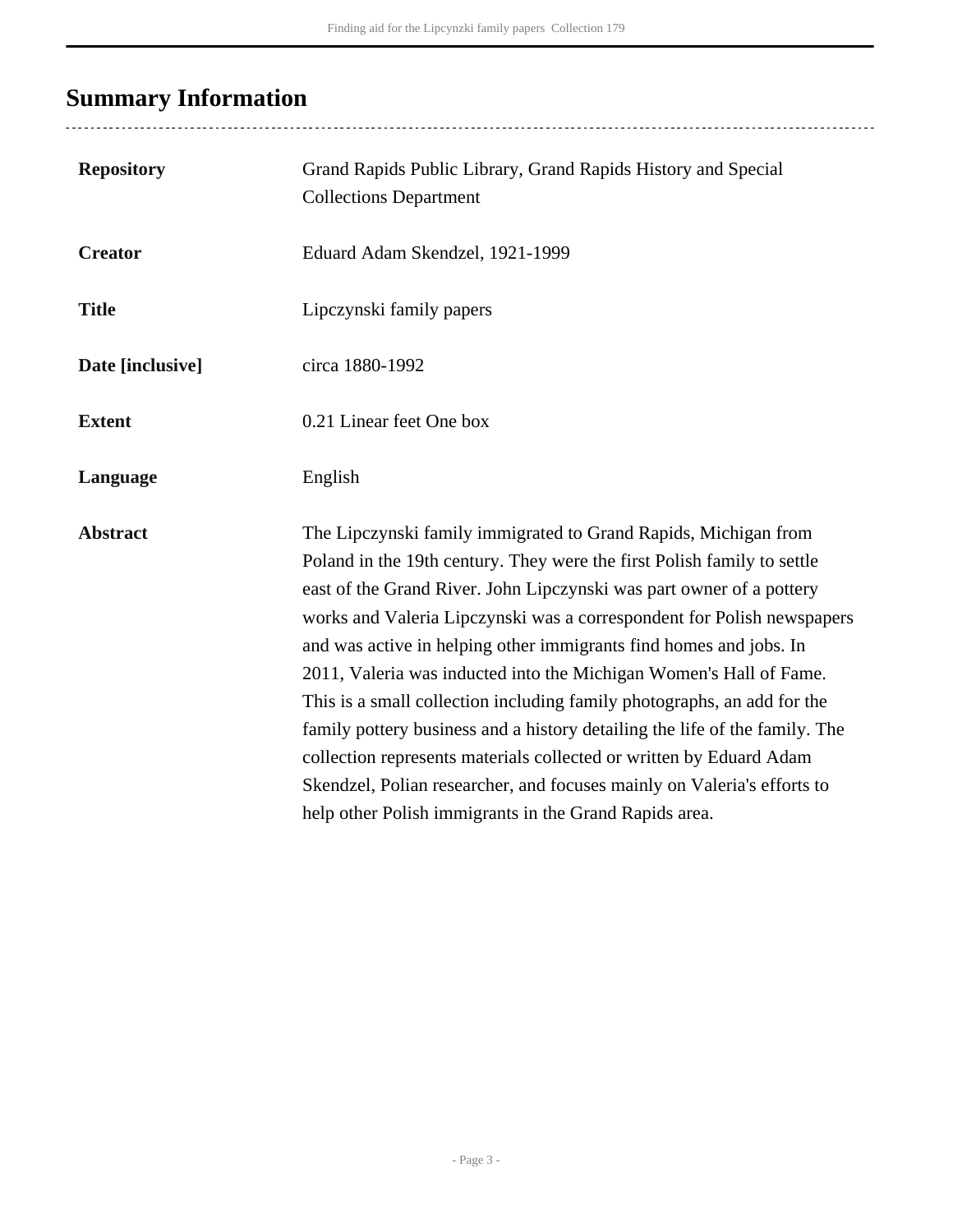# <span id="page-3-0"></span>**Biographical/Historical note**

John and Valeria Lipczynski immigrated to the United States from Poland in 1869. Theirs was the first Polish family to settle east of the Grand River. John and his partner, Samuel Davis owned their own pottery works. Valeria was a correspondent for many Polish newspapers and was called "Queen of Poles" and "An Angel of Mercy" for the help she provided other immigrants in finding homes and jobs in the United States.

## <span id="page-3-1"></span>**Scope and Contents note**

The collection provides the history of an immigrant family and how they made a difference in their new homeland. The collection contains family photos, an ad for the family's pottery business and a family history written by Eduard Adam Skendzel.

. . . . . . . . . . . . . . . . . . . .

# <span id="page-3-2"></span>**Administrative Information**

### **Publication Information**

Grand Rapids Public Library, Grand Rapids History and Special Collections Department July 1995

### **Revision Description**

Notes revised and updated, J. Tabberer December 2012

### **Immediate Source of Acquisition note**

Eduard Adam Skendzel, 1986, accession number 1986.488

## <span id="page-3-3"></span>**Related Materials**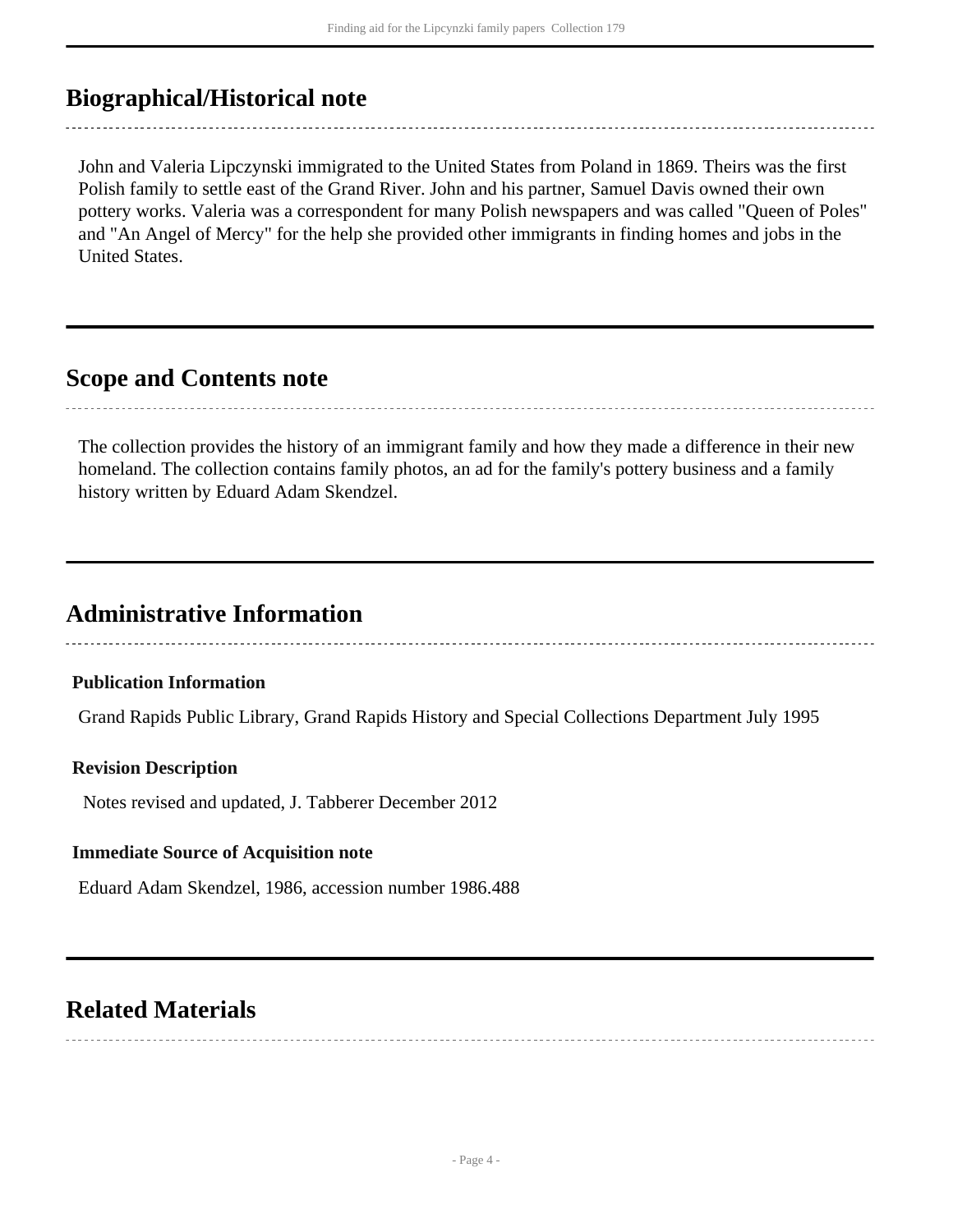### **Related Archival Materials note**

Collection 299, the Eduard Adam Skendzel Polonian Historical Collection. Skendzel, who also donated the materials in this Collection 179, included information on the Lipcynski and many other Polish families in Collection 299.

Coll. 185-3-6. GRPL Michigan Room Copy Photos Collection.

Polish settlers in Grand Rapids, Michigan, by Edward Symanski, M 301.453438 Sy61p. Also see an article of the same title on polishroots.com

Mme. Valeria Lipczynska, Queen of the Poles -- Angel of Mercy, Polish Eaglet, Vol. 2, Sept. 1982 on Kent County GenWeb (http://kent.migenweb.net/biographies/local/lipczynska.html)

# <span id="page-4-0"></span>**Controlled Access Headings**

### **Geographic Name(s)**

• Grand Rapids (Mich.) -- History

#### **Personal Name(s)**

- Lipczynski, John, 1840-1917
- Lipczynski, Valeria, 1846-1930

### **Subject(s)**

- Immigrants -- Michigan -- Grand Rapids -- History
- Polish Americans -- Michigan -- Grand Rapids -- History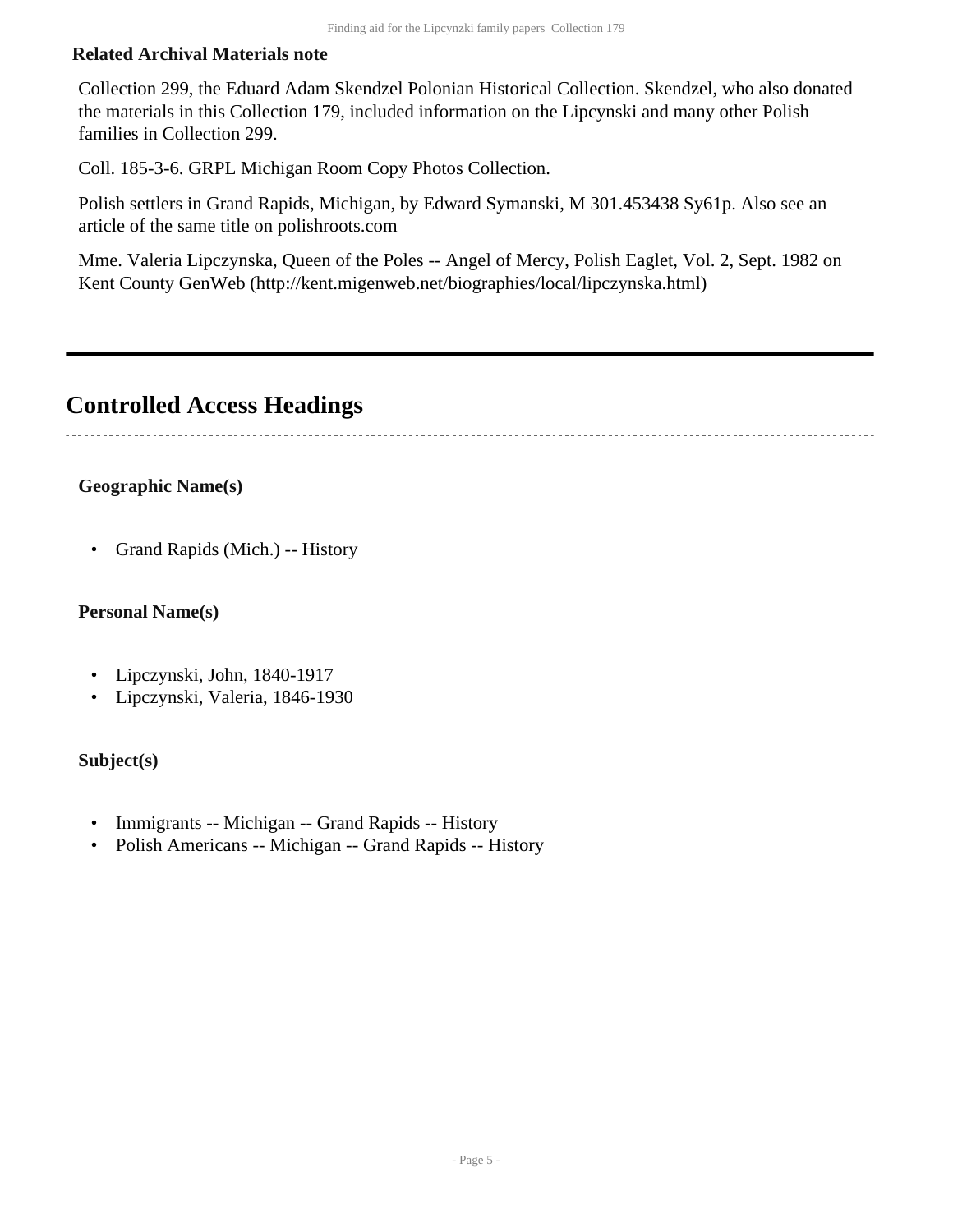# <span id="page-5-0"></span>**Collection Inventory**

### <span id="page-5-1"></span>**Photographs**

### **Scope and Contents note**

These contact prints often include more than one photograph. There are also two different numbering systems. There are 11 unique contact prints, three of which have two copies, equaling 14 items. Overall, there are 16 unique images.

|                                                                                                                                            | <b>Box</b>   | <b>Folder</b> |
|--------------------------------------------------------------------------------------------------------------------------------------------|--------------|---------------|
| 1a. Valaria Lipczinski.                                                                                                                    | $\mathbf{1}$ | $\mathbf{1}$  |
| 1b. Walter Marion Lipczinski                                                                                                               | $\mathbf{1}$ | $\mathbf{1}$  |
| 2a. Mildred Lipczinski, 1905                                                                                                               | $\mathbf{1}$ | $\mathbf{1}$  |
| 2b. Karl Behrendt, ca. 1890, in his Pulaski Cornet Bank uniform.                                                                           | $\mathbf{1}$ | 1             |
| 3a. Four generation photo: "Fiske" Rugene Fiske, standing (Eugene?),<br>Seated L-R: Valaria Lipczynski, Dorothy Fiske Leonard, Helen Fiske | $\mathbf{1}$ | $\mathbf{1}$  |
| 3b. Wilhelm Baweja and Maryann                                                                                                             | $\mathbf{1}$ | $\mathbf{1}$  |
| 4a. Ll-R: Albert Damsky, Frank Damskey                                                                                                     | $\mathbf{1}$ | $\mathbf{1}$  |
| 4b. John and Valaria Lipczynski                                                                                                            | $\mathbf{1}$ | $\mathbf{1}$  |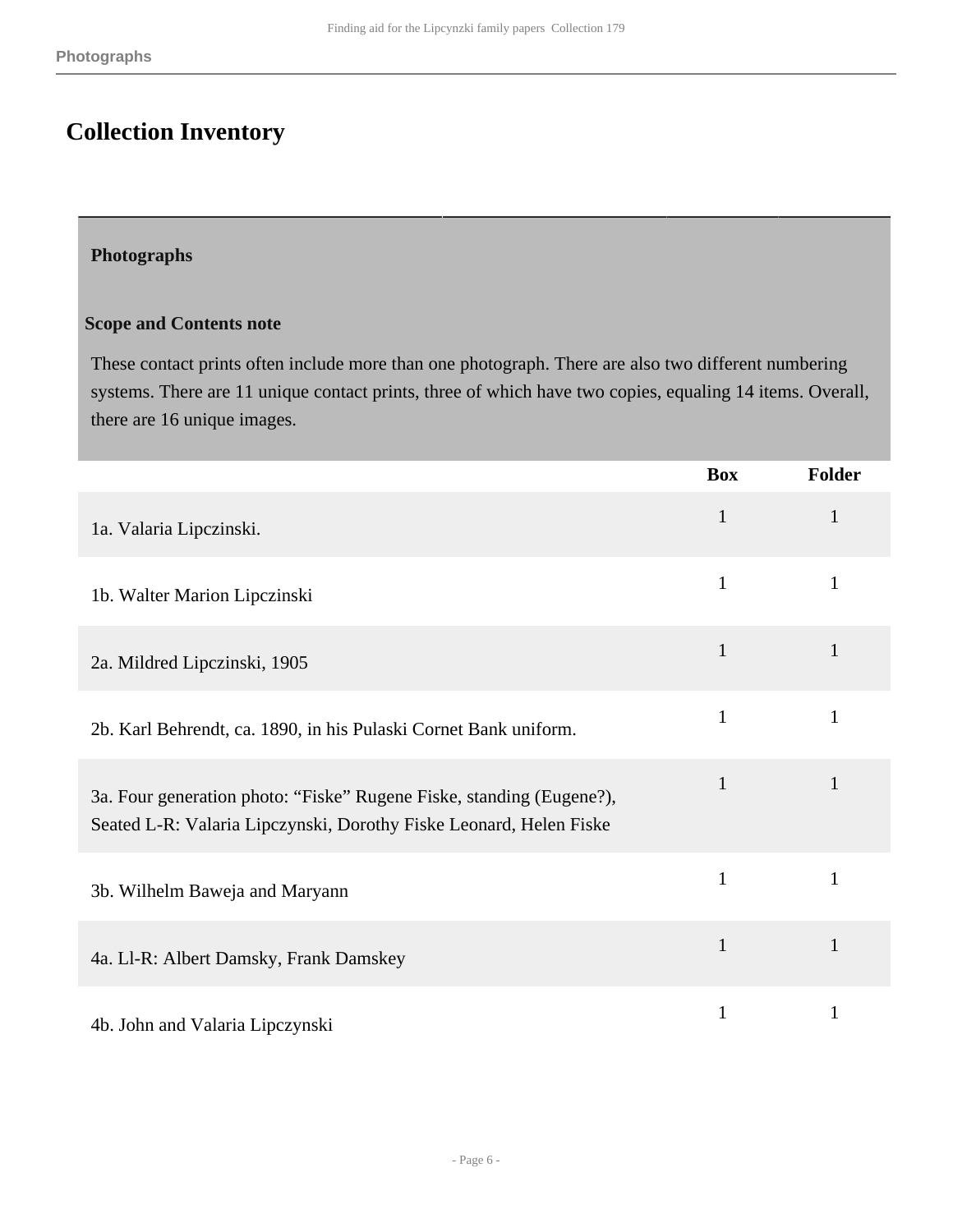| 5. Constance Popskey (nee Kzucynski), seated in a chair. (2 copies)                                                                             | $\mathbf{1}$ | $\mathbf{1}$   |
|-------------------------------------------------------------------------------------------------------------------------------------------------|--------------|----------------|
| 6. Orlowski Family, 1908.                                                                                                                       | $\mathbf{1}$ | $\mathbf{1}$   |
| 7a. Hellena Bronislava Lipczynski Fiske, 1875-1938 (Helen Fiske)                                                                                | $\mathbf{1}$ | $\mathbf{1}$   |
| 7b. Joseph Bert Bronislava Lipczynski, 1873-1939                                                                                                | $\mathbf{1}$ | $\mathbf{1}$   |
| 8. Group photo. Polish National Association Ladies Group, Auxillary. In<br>the "garten" of the Jackson Street Hall (2 copies)                   | $\mathbf{1}$ | $\mathbf{1}$   |
| 9. Walter Lipczynski and wife Mary Ryan, 1898. Unidentified couple, man<br>seated, woman standing. ID per the Photo Inventory in folder 179-1-2 | 1            | 1              |
| 10. Group, three woman, seated. 1890 Debutantes. L-R: Mary Ryan, Helen<br>Dzierwn (Jerva) Ulanowicz, Helene Lipczynski.                         | $\mathbf{1}$ | $\mathbf{1}$   |
| 11. Group photo: Mildred, Eugene, Helen, Valerie and John Lipczynksi,<br>ca. 1915.                                                              | $\mathbf{1}$ | $\mathbf{1}$   |
|                                                                                                                                                 | <b>Box</b>   | <b>Folder</b>  |
| Photo inventory sheets, n.d.                                                                                                                    | 1            | $\overline{2}$ |

## **Scope and Contents note**

Alphabetical list of names of people in the images, not matched to an image.

Behrendt: Karl

Baweja: Maryann, William.